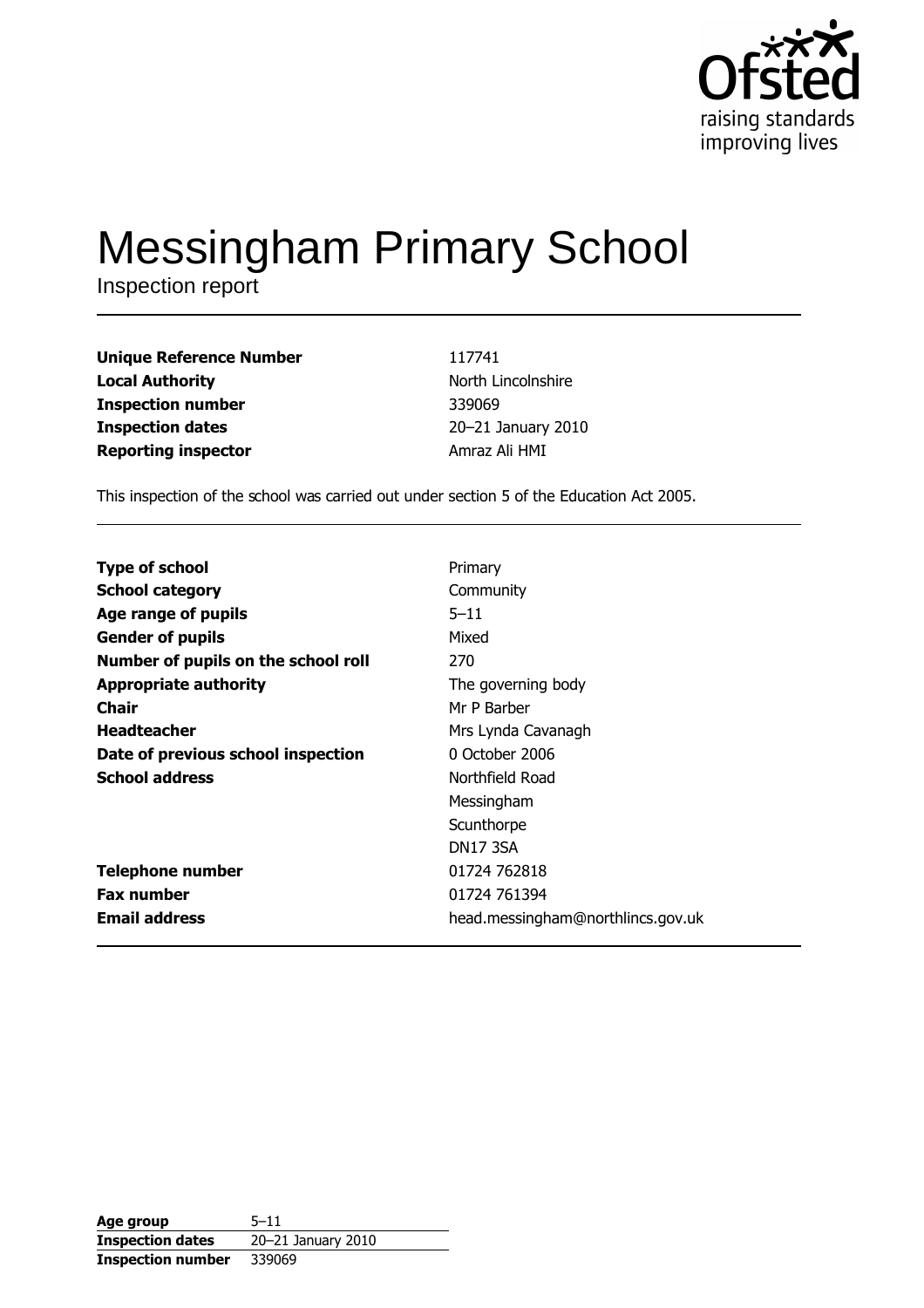The Office for Standards in Education, Children's Services and Skills (Ofsted) regulates and inspects to achieve excellence in the care of children and young people, and in education and skills for learners of all ages. It regulates and inspects childcare and children's social care, and inspects the Children and Family Court Advisory Support Service (Cafcass), schools, colleges, initial teacher training, work-based learning and skills training, adult and community learning, and education and training in prisons and other secure establishments. It rates council children's services, and inspects services for looked after children, safeguarding and child protection.

Further copies of this report are obtainable from the school. Under the Education Act 2005, the school must provide a copy of this report free of charge to certain categories of people. A charge not exceeding the full cost of reproduction may be made for any other copies supplied.

If you would like a copy of this document in a different format, such as large print or Braille, please telephone 08456 404045, or email enquiries@ofsted.gov.uk.

You may copy all or parts of this document for non-commercial educational purposes, as long as you give details of the source and date of publication and do not alter the documentation in any way.

Royal Exchange Buildings St Ann's Square Manchester M2 7LA T: 08456 404045 Textphone: 0161 618 8524 E: enquiries@ofsted.gov.uk W: www.ofsted.gov.uk

© Crown copyright 2010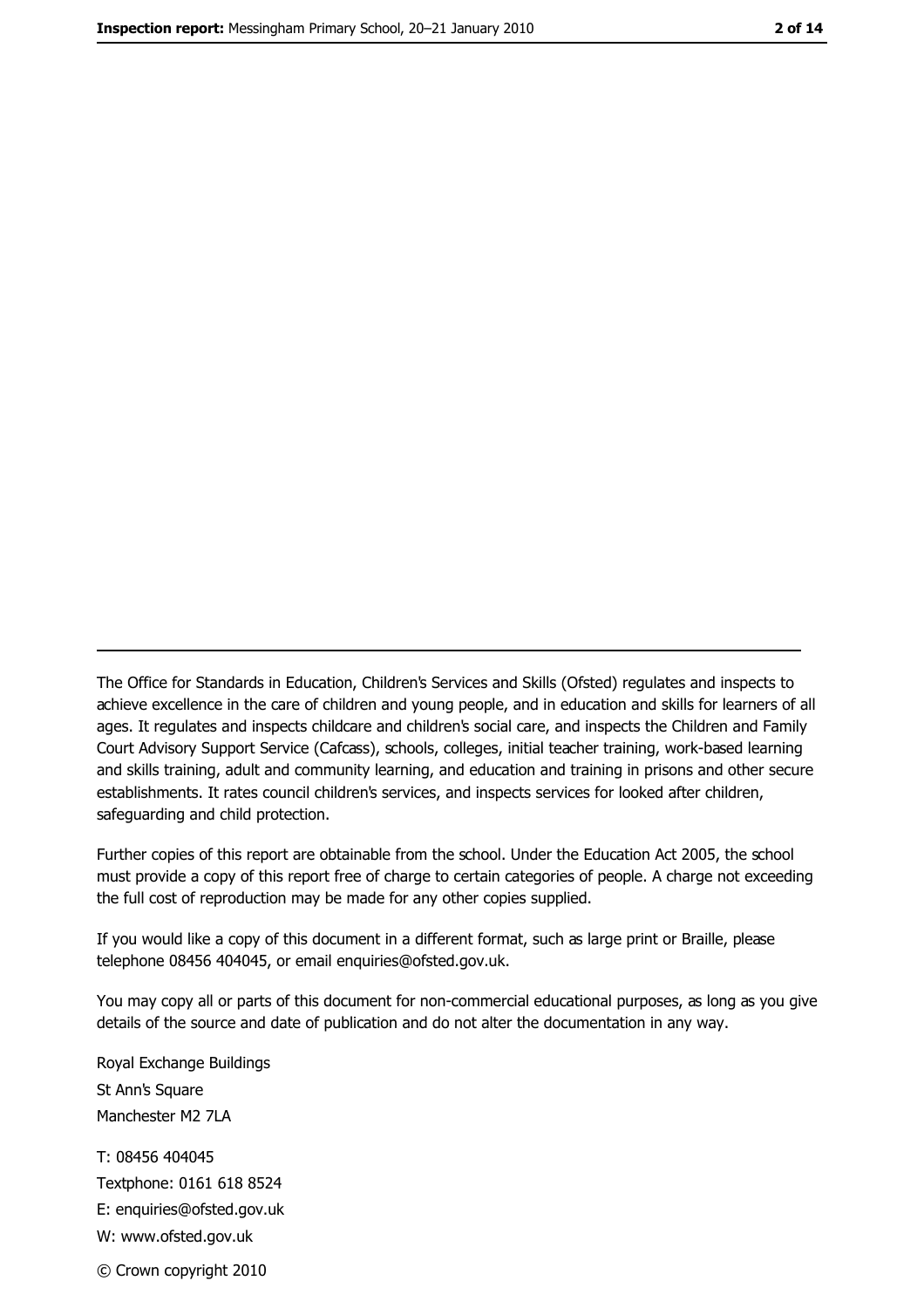# **Introduction**

This inspection was carried out by one of Her Majesty's Inspectors and three additional inspectors. The inspectors spent almost half of their available time observing learning, they visited 23 lessons and observed all of the teachers who were teaching on those days. They held meetings with governors, staff, groups of pupils, parents, community groups and a representative from the local authority. They observed the school's work, looked at pupils' records and test results and scrutinised pupils' work books. Questionnaires from 181 parents and carers were analysed along with 20 questionnaires from staff and 99 from pupils.

The inspection team reviewed many aspects of the school's work. It looked in detail at the following:

- the attainment of pupils and their progress, particularly at Key Stage 2 and in  $\blacksquare$ science
- the school's systems for identifying and supporting pupils with special educational  $\blacksquare$ needs and/or disabilities
- the impact of recent modifications to the curriculum  $\blacksquare$
- the capacity of leaders at the school to bring about sustained improvement.  $\blacksquare$

# **Information about the school**

This slightly above average sized primary school is on two sites separated by approximately three quarters of a mile; one housing the infant department and the other the junior department. It serves the village and surrounding area of Messingham to the south of Scunthorpe. Almost all pupils are White British, with a small number from minority ethnic groups. The number with special educational needs and/or disabilities is below average and the proportion with a statement of special educational needs is average. The proportion of pupils eligible for a free school meal is low. There have been some changes to staff since the last inspection, including the appointment of a new headteacher and a new deputy headteacher. Early Years Foundation Stage provision is provided for children in a Reception class and in a mixed class of Reception and Year 1 pupils. Forty percent of the classes at the school are comprised of a mixture of two year groups.

There are plans to extend the infant building and locate all pupils on the one site, but no date has been confirmed for this work to begin.

The school holds National Healthy Schools Status, Active Mark and the International Award.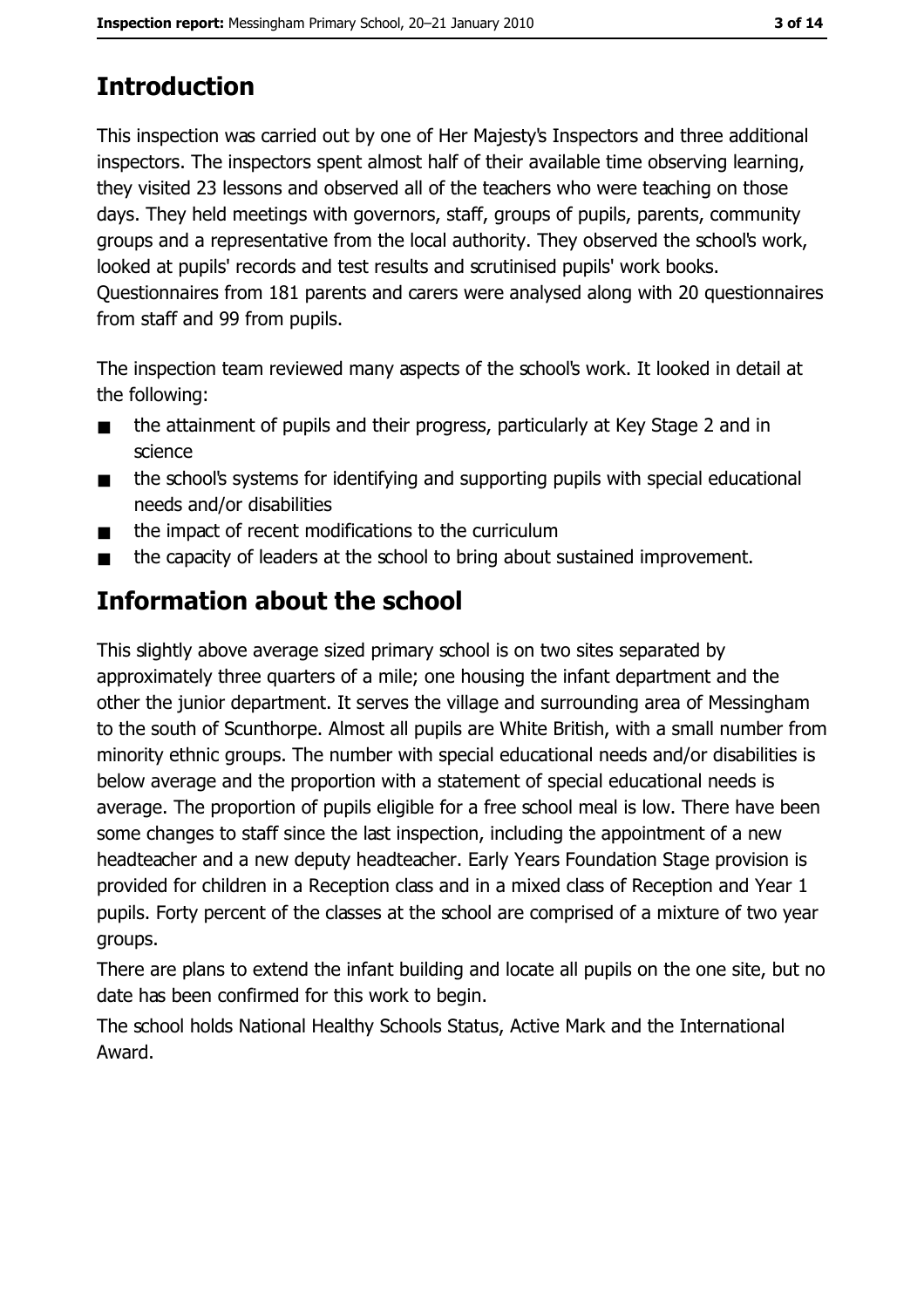# **Inspection judgements**

## Overall effectiveness: how good is the school?

#### The school's capacity for sustained improvement

### **Main findings**

Messingham Primary provides its pupils with a satisfactory quality of education. After a period of decline in the attainment of pupils the headteacher and staff have responded with a determination to bring about improvements. There are strengths in the quality of care for pupils and in their understanding of how to stay safe and be healthy. Although many parents appreciate this and value the work of the school, some raise concerns about the quality of their children's experience as they move through the school. The inspection concluded that some of their concerns reflect why the school is now satisfactory rather than good.

From wide and varied starting points that are above what is typical for their age, children get a good start in the Reception classes and achieve well. They make good progress to attain above average standards by the end of Year 2 in reading, writing and mathematics. This momentum is not always sustained as pupils transfer to the junior site and, as a consequence, standards have declined over the past three years to broadly average. Although attainment in English, specifically reading, has remained above average, attainment in mathematics is closer to average and in science it is below average. This is primarily because the proportion attaining the higher Level 5 are average in mathematics and below average in science. Although variable, the progress that pupils make over time is satisfactory overall. However, some more-able pupils do not always do as well as they could in mathematics and science and some boys do not always make the progress that they could, particularly in writing. Inspection evidence indicates that attainment in the current Year 5 and 6 groups is again on the rise and achievement is at least satisfactory.

Teaching, although satisfactory overall has a core of good lessons. Teachers' good relationships with pupils along with clear expectations of behaviour ensure that pupils are happy and have good attitudes to their work. However, the quality of teaching is inconsistent, which is the main reason why progress is satisfactory rather than good. Teachers do not always use assessment information effectively to set suitably challenging work that matches the abilities of different groups of pupils. This is especially the case for those pupils who are more-able. Consequently, some tasks lack challenge and the pace of learning slows. In a minority of lessons, pupils spend too much time listening to their teachers and not enough time on their work. Although teachers have good subject knowledge, some of the methods used to teach calculations are inconsistent and at times confuse some pupils. While some good examples of teachers' marking were seen to provide good advice to pupils on how to improve their work, the quality of marking remains inconsistent. The good curriculum places appropriate emphasis on the basic skills of English and mathematics and recent

| 3 |  |
|---|--|
| 3 |  |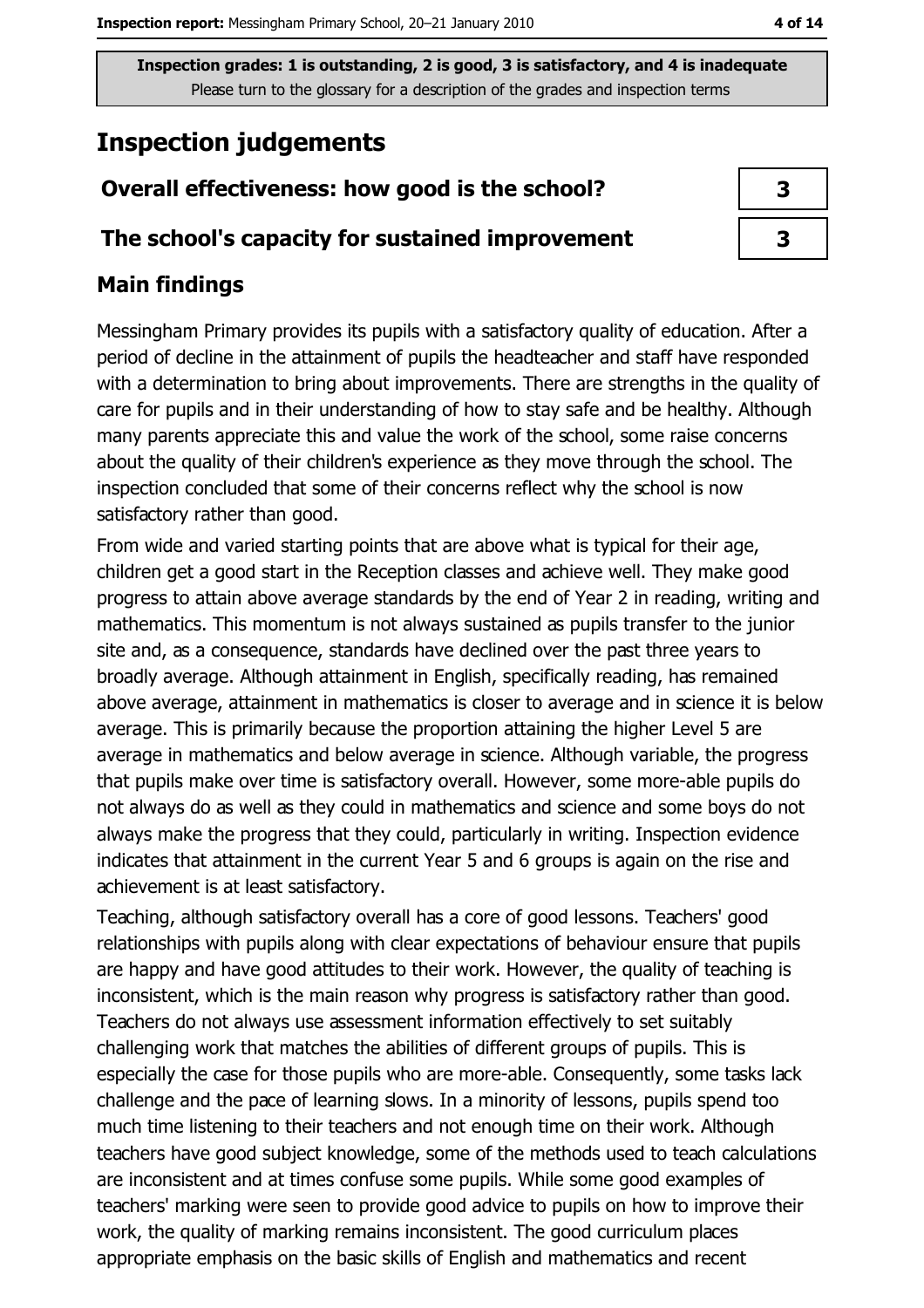developments to make links between subjects are having a positive impact on pupils' interest and motivation.

The headteacher, well supported by the deputy headteacher, provides clear direction for the development of the school. A largely accurate self-evaluation has identified what needs to be done to bring about improvement. Improvement plans are in place and new initiatives, such as the close tracking of progress and progress reviews are helping to identify pupils who need extra help. While some subject leaders are driving forward change and raising standards, this is not the case in all areas. Sometimes there is insufficient focus on checking on the work and standards reached by pupils, and on the required actions likely to bring about improvements. The school provides satisfactory value for money and recent improvements in teaching, the development of phonics and work to make the curriculum more relevant and interesting indicate that the school has satisfactory capacity for further improvement.

## What does the school need to do to improve further?

- Raise standards by making progress more consistent, particularly in Key Stage 2,  $\blacksquare$ for boys in writing and for the most-able in mathematics and science.
- Improve the consistency in the quality of teaching by:  $\blacksquare$ 
	- making better use of assessment information to finely tailor work to pupils' needs and abilities, particularly to challenge and engage the most-able
	- use a more uniform approach to the teaching of calculations
	- develop and extend the good practices in marking
	- involve pupils more in the assessment of their own learning.
- Develop the role of middle leaders by:  $\blacksquare$ 
	- improving their skills in analysing data and scrutinising pupils' work
	- improving their skills in monitoring and evaluating the work of their colleagues.
- About 40% of the schools whose overall effectiveness is judged satisfactory may  $\blacksquare$ receive a monitoring visit by an Ofsted inspector before their next section 5 inspection.

#### **Outcomes for individuals and groups of pupils**

Although there is a core of lessons where learning is good, the quality varies too much and the quality of pupils' learning and progress is satisfactory overall. Pupils are keen to learn, usually work hard and they mostly say that they enjoy their time at the school. Children get off to a good start with their learning in the Reception and Key Stage 1 classes. However, as pupils progress through the school their learning and progress vary. As a consequence, pupils' achievement is satisfactory overtime and they reach broadly average standards. While some make consistently good progress, for some pupils it stalls. This is particularly the case for more-able pupils in mathematics and science, who do not always reach the highest levels possible. Some boys do not make

3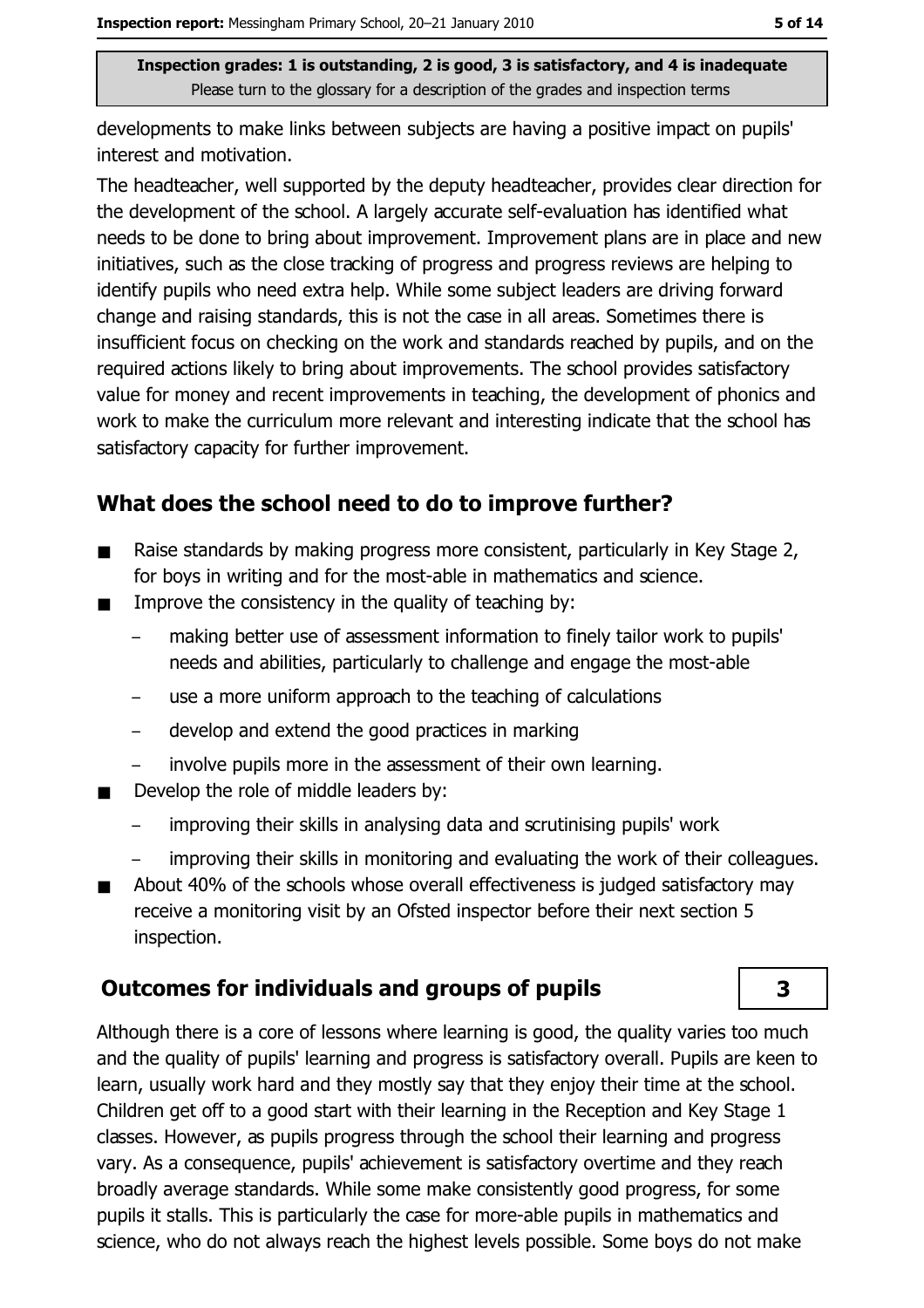the progress that they could in writing. It has only been in the last year that the school has introduced a system to track very closely the progress that pupils are making. As a consequence, staff are now aware of where progress slows and are beginning to provide these pupils with extra help. Pupils with special educational needs and/or disabilities are identified appropriately and their progress is satisfactory over time. Pupils from minority ethnic groups make progress that is similar to their peers. While the most recent statutory assessments of Year 6 pupils in 2009 saw attainment decline in all subjects, inspection evidence shows that attainment in the current Year 6 is on the rise and pupils are on track to reach their end-of-key-stage targets. Some good practice was seen in pupils helping each other to improve their work through peer marking. However, this practice is not widespread.

Pupils say they feel safe and that bullying is rare. They are aware of how to keep healthy, take exercise and know the importance of a healthy diet; they know for example, the importance of eating five pieces of fruit or vegetables each day. Pupils' contribution to the local community and to the school is good. All pupils readily take on responsibilities such as acting as playtime buddies, sports leaders or doing office duty. Pupils' spiritual, moral, social and cultural development is good. They generally get on well with one another and have a clear understanding of right and wrong. Good attainment in reading and information and communication technology (ICT), coupled with secure standards in mathematics, their good personal skills, above average attendance and good punctuality mean that pupils are well placed to continue their education.

| Pupils' achievement and the extent to which they enjoy their learning                                       |   |
|-------------------------------------------------------------------------------------------------------------|---|
| Taking into account:<br>Pupils' attainment <sup>1</sup>                                                     | 3 |
| The quality of pupils' learning and their progress                                                          | 3 |
| The quality of learning for pupils with special educational needs and/or<br>disabilities and their progress |   |
| The extent to which pupils feel safe                                                                        | 2 |
| <b>Pupils' behaviour</b>                                                                                    |   |
| The extent to which pupils adopt healthy lifestyles                                                         |   |
| The extent to which pupils contribute to the school and wider community                                     |   |

These are the grades for pupils' outcomes

The grades for attainment and attendance are: 1 is high; 2 is above average; 3 is broadly average; and 4 is low.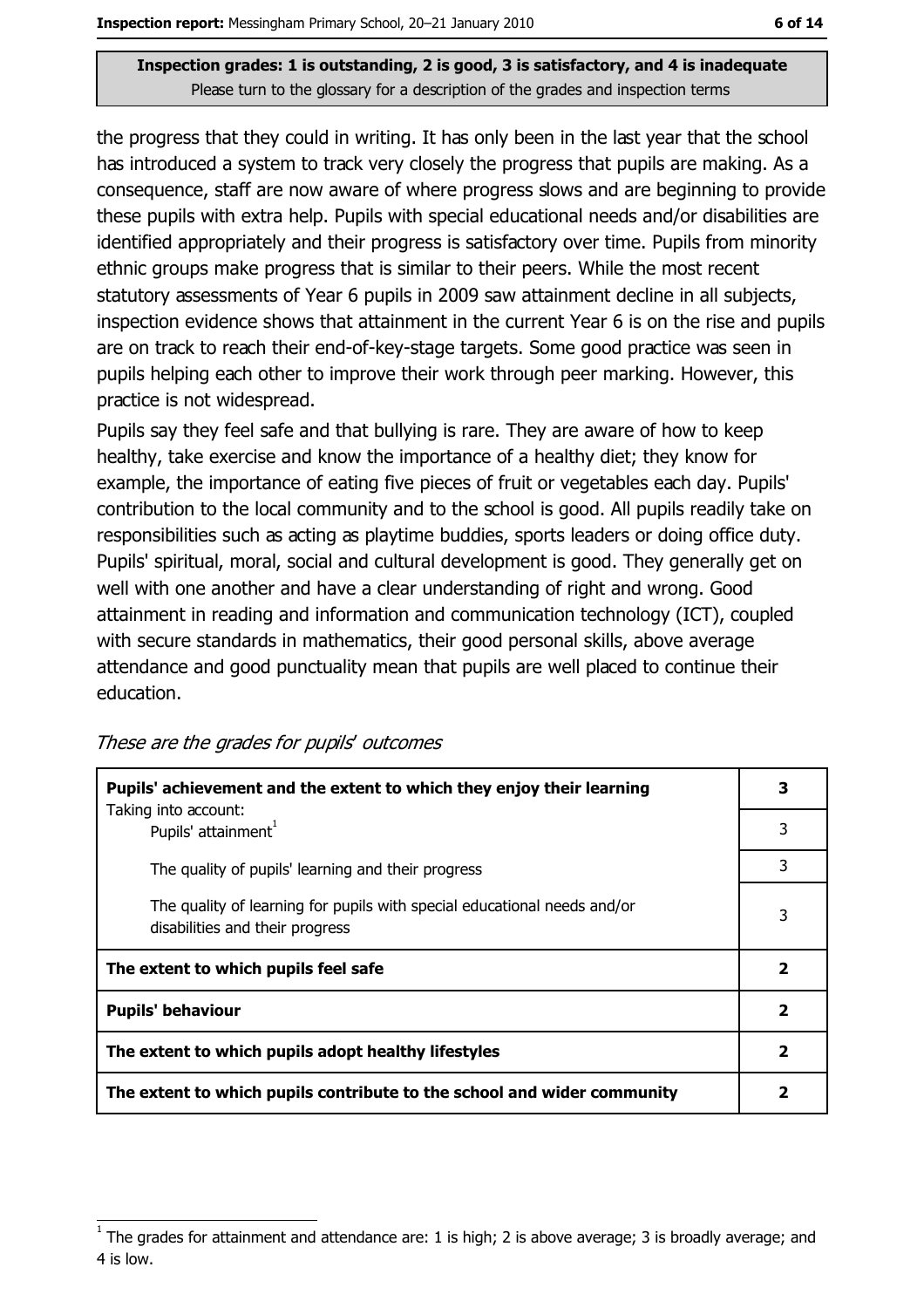| Inspection grades: 1 is outstanding, 2 is good, 3 is satisfactory, and 4 is inadequate<br>Please turn to the glossary for a description of the grades and inspection terms |   |  |
|----------------------------------------------------------------------------------------------------------------------------------------------------------------------------|---|--|
| The extent to which pupils develop workplace and other skills that will<br>contribute to their future economic well-being                                                  | 2 |  |
| Taking into account:<br>2<br>Pupils' attendance <sup>1</sup>                                                                                                               |   |  |
| The extent of pupils' spiritual, moral, social and cultural development<br>2                                                                                               |   |  |

#### How effective is the provision?

Although the quality of teaching is satisfactory overall, it varies across the school. Some good features were common in all lessons. Good relationships help to create a caring and supportive atmosphere in which pupils behave well and have positive attitudes towards their learning. However, teachers do not always use assessment information effectively enough to plan work that matches pupils' individual needs, especially those who are more-able. When this happens pupils lose interest and their learning slows. Teaching assistants are soundly deployed to support pupils, particularly those with special educational needs and/or disabilities. The use of ICT to support learning is generally good and pupils' skills and confidence are well developed.

A recent review of the curriculum has resulted in more vibrant and engaging work, which is effectively interesting pupils. Whole-school themes are planned and pupils are able to say what they would like to learn and identify the questions that they would like answered. Teachers use this as a starting point for planning. Pupils say that these changes have made the work, 'more interesting and relevant' and, 'more fun'. There is a high take-up of the varied after- school activities which pupils say they enjoy. Music is a strength of the school; many pupils learn to play musical instruments and enjoy playing together in groups. The curriculum effectively helps pupils to make healthy lifestyle choices and equips them with the information they need to stay safe.

The whole staff provide good care and support, successfully promoting pupils' health and emotional well-being. Staff know pupils well and pupils value the support they receive. Pupils say they feel safe and that there are many adults that they could go to if they have any worries. Effective partnerships with a range of providers help the school to support pupils in overcoming any barriers to their learning. This has led to improvements in pupils' confidence, attitudes and behaviour. Pupils were very clear about this and were keen to tell inspectors about the wealth of strategies in place to help them to manage their own behaviour.

| The quality of teaching                                                                                    | 3 |
|------------------------------------------------------------------------------------------------------------|---|
| Taking into account:<br>The use of assessment to support learning                                          |   |
| The extent to which the curriculum meets pupils' needs, including, where<br>relevant, through partnerships |   |
| The effectiveness of care, guidance and support                                                            |   |

These are the grades for the quality of provision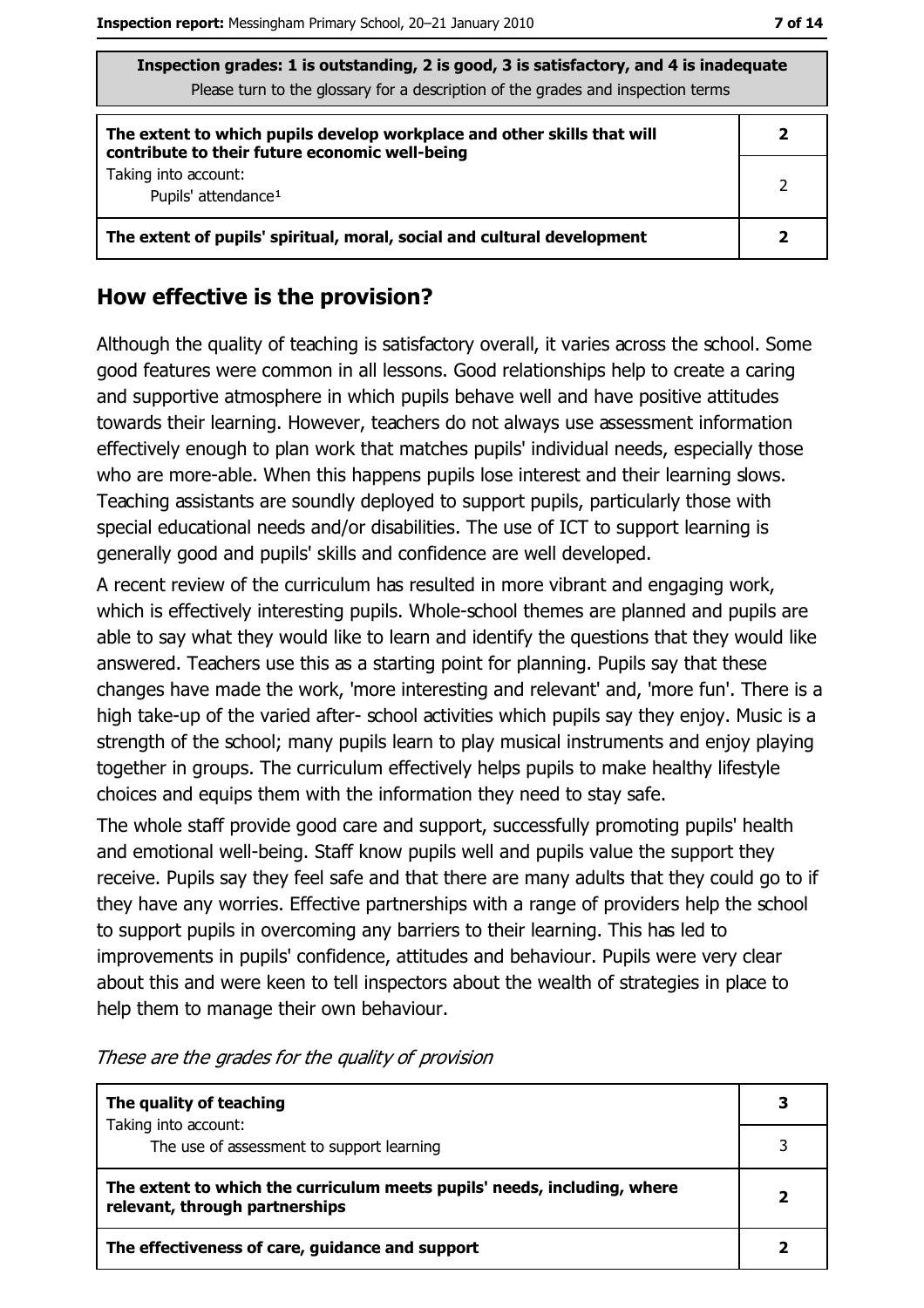#### How effective are leadership and management?

The greatest success of the headteacher and her new leadership team has been in identifying exactly what needs to be done to improve outcomes for pupils. Although they know the school well, they have been a little over generous in their evaluation of the school's overall effectiveness. Their plans for improvement reflect their high ambition for the school and its pupils to do well. There are some good features in the work of senior leaders at the school. However, these are not found uniformly and some, although enthusiastic are new to their roles. They do not all have the appropriate skills to analyse pupils' work and progress data and are at the early stages of developing their skills in evaluating and supporting the work of their colleagues. The governors are fully committed to supporting the work of the school and are very keen for pupils to be happy and play a full part in the life of the community. Although there are some examples of areas where governors have challenged the work of the school, there is scope for this aspect of their role to be further developed, particularly where pupils' standards and progress are concerned. They have been provided with all of the recent assessment data, the school's own analysis of data and the School Improvement Partner's reports, but have not necessarily realised the implications of these.

Although there are some good examples of the school and its staff engaging well with parents, some aspects of this work are underdeveloped and are satisfactory overall. There are many successful partnerships which are benefiting pupils, for example, work with the school nurse and instrumental music specialists. The school's policies and procedures for ensuring equality of opportunity are sound, consequently, all pupils are fully included in the life of the school, feel safe and generally make the progress that is expected. The safeguarding of pupils is secure; appropriate procedures are followed and well documented for all educational visits. Effective steps are taken to ensure that the school is a safe and healthy environment and all appropriate checks are made on staff and governors. Although school leaders know the community well and the school plays a full and active part in the life of the village, the fact that the school is housed on two sites limits the extent to which this is one cohesive community. Links with a school China are helping pupils to be respectful and understanding of other people's differences. Leaders have begun to put strategies into place to promote community cohesion, such as providing a greater range of information about the faiths and cultures that are present in current day Britain.

| The effectiveness of leadership and management in embedding ambition and<br>driving improvement                                                                     |  |
|---------------------------------------------------------------------------------------------------------------------------------------------------------------------|--|
| Taking into account:<br>The leadership and management of teaching and learning                                                                                      |  |
| The effectiveness of the governing body in challenging and supporting the<br>school so that weaknesses are tackled decisively and statutory responsibilities<br>met |  |

#### These are the grades for leadership and management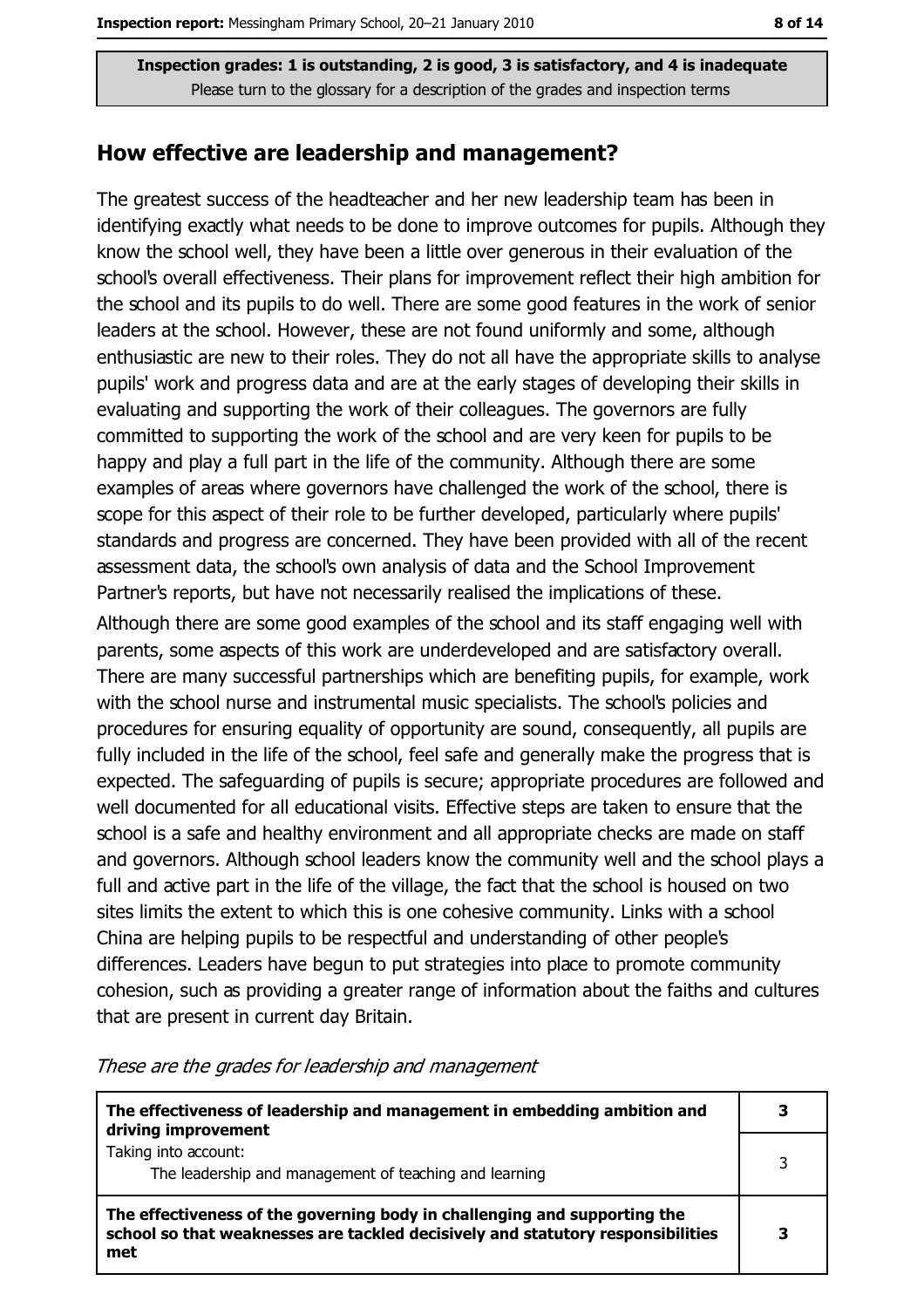| Inspection grades: 1 is outstanding, 2 is good, 3 is satisfactory, and 4 is inadequate<br>Please turn to the glossary for a description of the grades and inspection terms |   |  |
|----------------------------------------------------------------------------------------------------------------------------------------------------------------------------|---|--|
| The effectiveness of the school's engagement with parents and carers                                                                                                       | 3 |  |
| The effectiveness of partnerships in promoting learning and well-being                                                                                                     | 2 |  |
| The effectiveness with which the school promotes equality of opportunity and<br>tackles discrimination                                                                     | 3 |  |
| The effectiveness of safeguarding procedures                                                                                                                               | 3 |  |
| The effectiveness with which the school promotes community cohesion                                                                                                        | 3 |  |
| The effectiveness with which the school deploys resources to achieve<br>3<br>value for money                                                                               |   |  |

#### **Views of parents and carers**

Just over two-thirds of parents responded to the inspection questionnaire and almost a half of these made additional comments. A strong theme of the comments related to the differing experiences of pupils on the two sites. Additionally, some indicated concern about the progress of their children, the level of support for children's learning, the management of behaviour, leadership and management and the extent to which the school responds to their suggestions. Inspection evidence confirms that the behaviour of pupils was good and sometimes outstanding; pupils themselves indicate that this is an improvement. The inspection confirms that the actions of leaders at the school are bringing about improvement where it is most needed and that the work of leaders is satisfactory overall.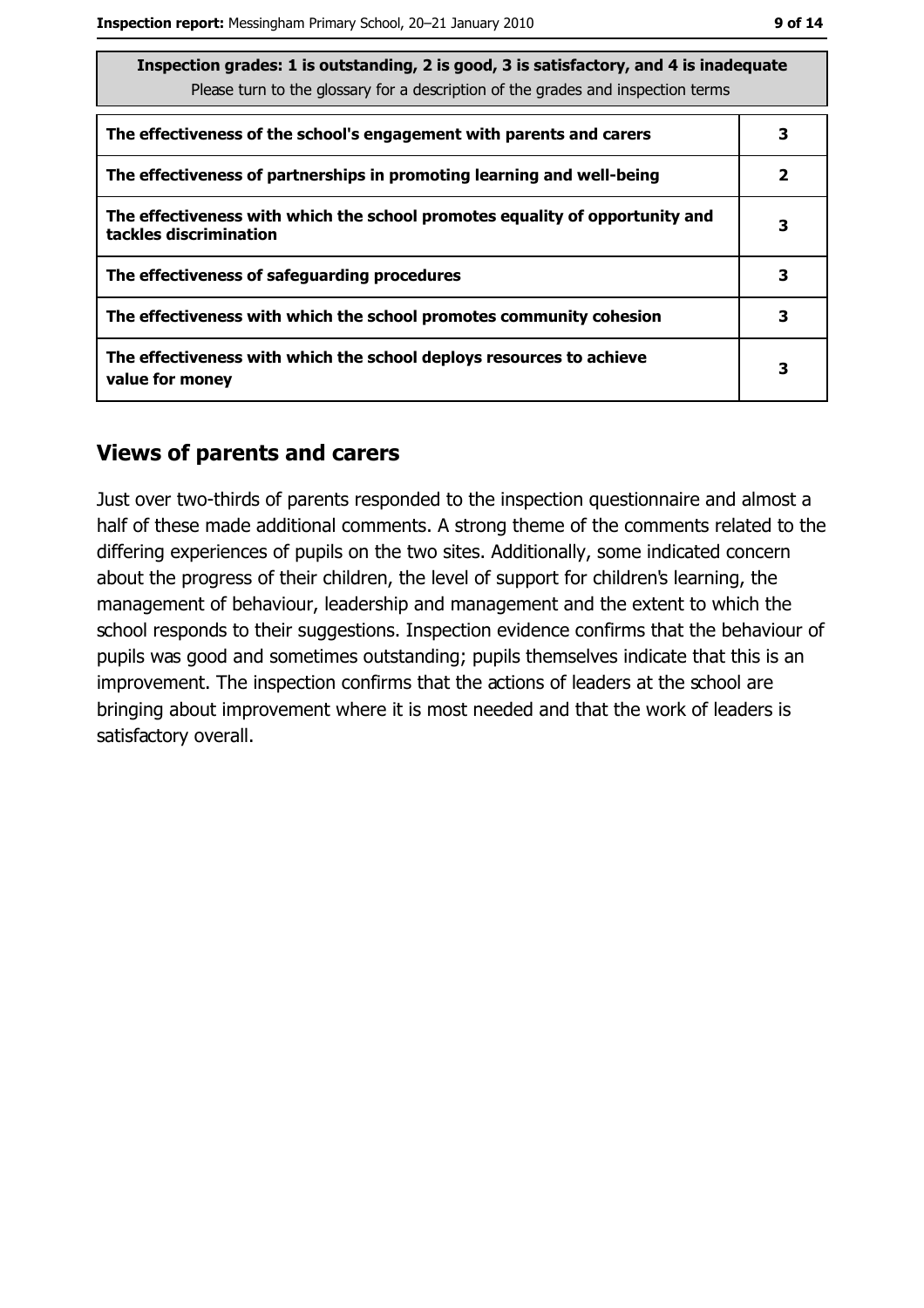## Responses from parents and carers to Ofsted's questionnaire

Ofsted invited all the registered parents and carers of pupils registered at Messingham Primary School to complete a questionnaire about their views of the school.

In the questionnaire, parents and carers were asked to record how strongly they agreed with 13 statements about the school.

The inspection team received 181 completed questionnaires by the end of the on-site inspection. In total, there are 270 pupils registered at the school.

| <b>Statements</b>                                                                                                                                                                                                                                       | <b>Strongly</b><br><b>Agree</b> |               | <b>Agree</b> |               | <b>Disagree</b> |                | <b>Strongly</b><br>disagree |                |
|---------------------------------------------------------------------------------------------------------------------------------------------------------------------------------------------------------------------------------------------------------|---------------------------------|---------------|--------------|---------------|-----------------|----------------|-----------------------------|----------------|
|                                                                                                                                                                                                                                                         | <b>Total</b>                    | $\frac{1}{2}$ | <b>Total</b> | $\frac{0}{0}$ | <b>Total</b>    | $\frac{0}{0}$  | <b>Total</b>                | $\frac{1}{2}$  |
| My child enjoys school                                                                                                                                                                                                                                  | 103                             | 57            | 73           | 40            | $\overline{4}$  | $\overline{2}$ | 1                           | $\mathbf{1}$   |
| The school keeps my child<br>safe                                                                                                                                                                                                                       | 95                              | 52            | 84           | 46            | $\mathbf{1}$    | $\mathbf{1}$   | 0                           | 0              |
| The school informs me<br>about my child's progress                                                                                                                                                                                                      | 49                              | 27            | 116          | 64            | 14              | 8              | $\overline{2}$              | $\mathbf{1}$   |
| My child is making enough<br>progress at this school                                                                                                                                                                                                    | 67                              | 37            | 93           | 51            | 18              | 10             | 2                           | $\mathbf{1}$   |
| The teaching is good at this<br>school                                                                                                                                                                                                                  | 75                              | 41            | 98           | 54            | $\overline{2}$  | $\mathbf{1}$   | 1                           | $\mathbf{1}$   |
| The school helps me to<br>support my child's learning                                                                                                                                                                                                   | 59                              | 33            | 98           | 54            | 19              | 10             | 1                           | $\mathbf{1}$   |
| The school helps my child to<br>have a healthy lifestyle                                                                                                                                                                                                | 56                              | 31            | 115          | 64            | $\overline{7}$  | 4              | 1                           | $\mathbf{1}$   |
| The school makes sure that<br>my child is well prepared for<br>the future (for example<br>changing year group,<br>changing school, and for<br>children who are finishing<br>school, entering further or<br>higher education, or<br>entering employment) | 49                              | 27            | 106          | 59            | 12              | 7              | $\overline{2}$              | $\mathbf{1}$   |
| The school meets my child's<br>particular needs                                                                                                                                                                                                         | 61                              | 34            | 103          | 57            | 12              | $\overline{7}$ | $\overline{2}$              | $\mathbf{1}$   |
| The school deals effectively<br>with unacceptable behaviour                                                                                                                                                                                             | 43                              | 24            | 112          | 62            | 19              | 10             | 4                           | $\overline{2}$ |
| The school takes account of<br>my suggestions and<br>concerns                                                                                                                                                                                           | 42                              | 23            | 104          | 57            | 25              | 14             | 3                           | $\overline{2}$ |
| The school is led and<br>managed effectively                                                                                                                                                                                                            | 53                              | 29            | 96           | 53            | 23              | 13             | 3                           | $\overline{2}$ |
| Overall, I am happy with my<br>child's experience at this<br>school                                                                                                                                                                                     | 70                              | 39            | 95           | 52            | $\overline{7}$  | $\overline{4}$ | 3                           | $\overline{2}$ |

The table above summarises the responses that parents and carers made to each statement. The percentages indicate the proportion of parents and carers giving that response out of the total number of completed questionnaires. Where one or more parents and carers chose not to answer a particular question, the percentages will not add up to 100%.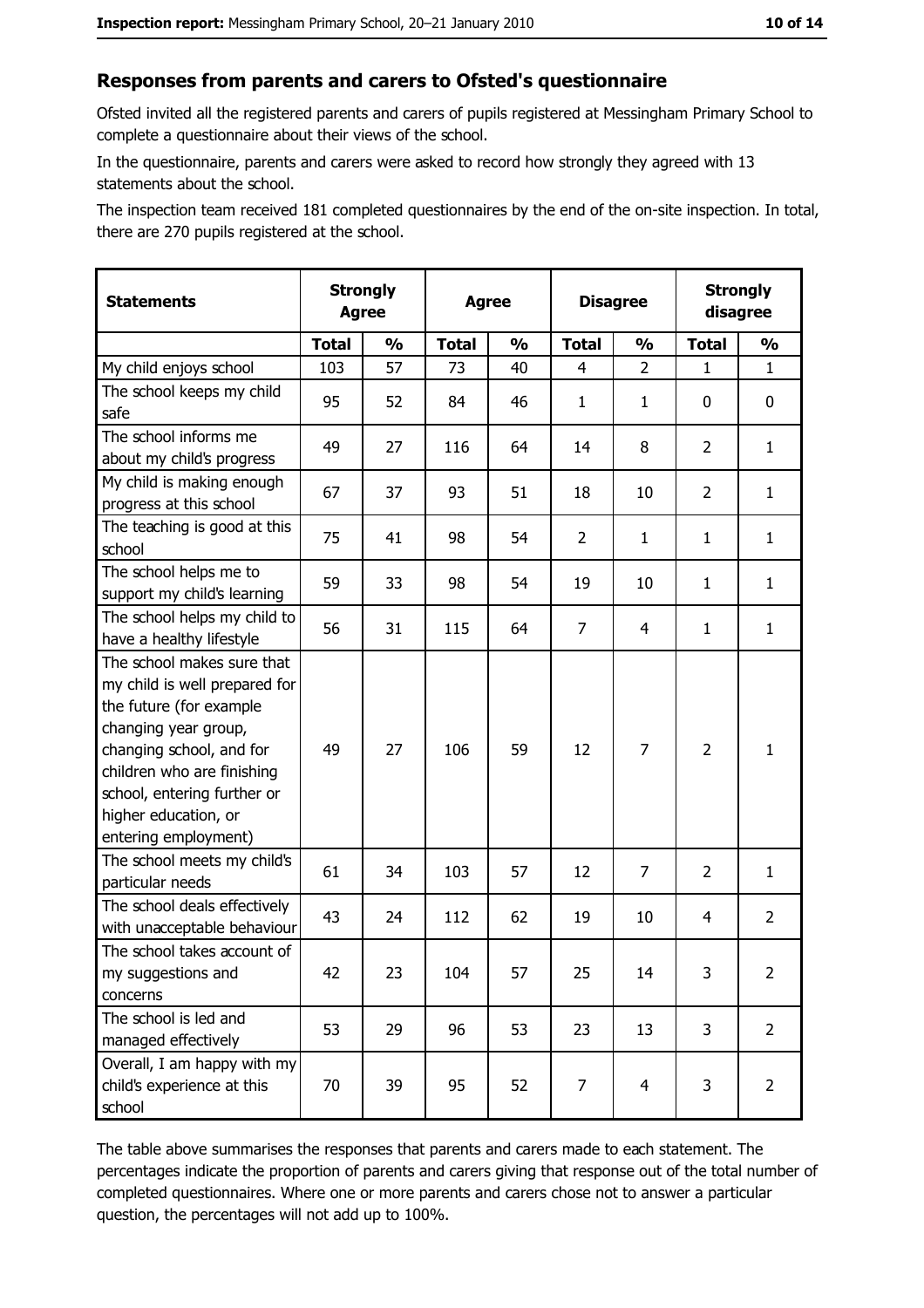# Glossary

| Grade   | <b>Judgement</b> | <b>Description</b>                                                                                                                                                                                                               |
|---------|------------------|----------------------------------------------------------------------------------------------------------------------------------------------------------------------------------------------------------------------------------|
| Grade 1 | Outstanding      | These features are highly effective. An oustanding<br>school provides exceptionally well for its pupils' needs.                                                                                                                  |
| Grade 2 | Good             | These are very positive features of a school. A school<br>that is good is serving its pupils well.                                                                                                                               |
| Grade 3 | Satisfactory     | These features are of reasonable quality. A satisfactory<br>school is providing adequately for its pupils.                                                                                                                       |
| Grade 4 | Inadequate       | These features are not of an acceptable standard. An<br>inadequate school needs to make significant<br>improvement in order to meet the needs of its pupils.<br>Ofsted inspectors will make further visits until it<br>improves. |

## What inspection judgements mean

## Overall effectiveness of schools inspected between September 2007 and July 2008

|                       | Overall effectiveness judgement (percentage of<br>schools) |      |                     |                   |
|-----------------------|------------------------------------------------------------|------|---------------------|-------------------|
| <b>Type of school</b> | <b>Outstanding</b>                                         | Good | <b>Satisfactory</b> | <b>Inadequate</b> |
| Nursery schools       | 39                                                         | 58   | 3                   | 0                 |
| Primary schools       | 13                                                         | 50   | 33                  | 4                 |
| Secondary schools     | 17                                                         | 40   | 34                  | 9                 |
| Sixth forms           | 18                                                         | 43   | 37                  | $\overline{2}$    |
| Special schools       | 26                                                         | 54   | 18                  | $\overline{2}$    |
| Pupil referral units  | 7                                                          | 55   | 30                  | 7                 |
| All schools           | 15                                                         | 49   | 32                  | 5                 |

New school inspection arrangements were introduced on 1 September 2009. This means that inspectors now make some additional judgements that were not made previously.

The data in the table above were reported in The Annual Report of Her Majesty's Chief Inspector of Education, Children's Services and Skills 2007/08.

Percentages are rounded and do not always add exactly to 100. Secondary school figures include those that have sixth forms, and sixth form figures include only the data specifically for sixth form inspection judgements.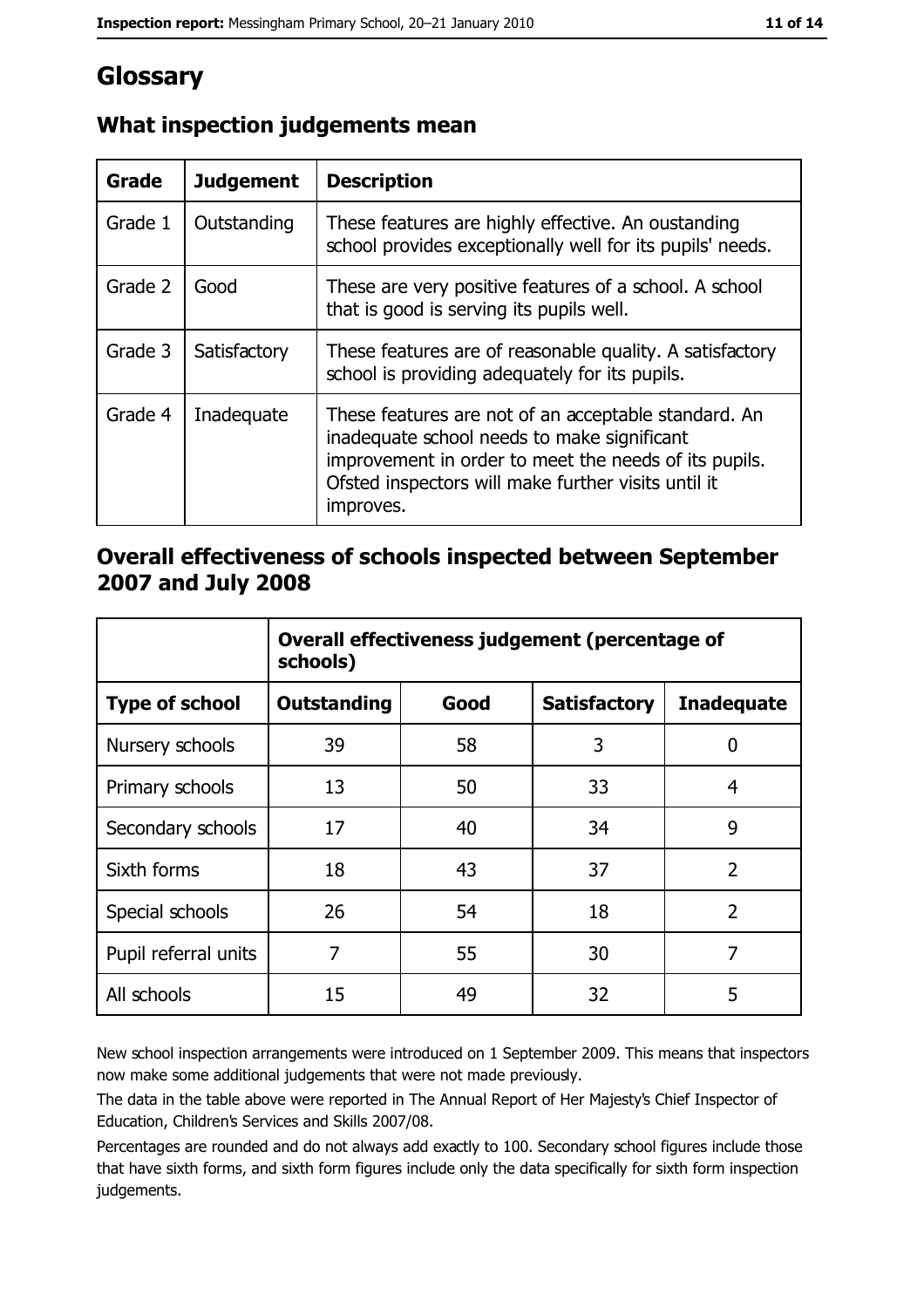# **Common terminology used by inspectors**

| Achievement:                  | the progress and success of a pupil in<br>their learning, development or training.                                                                                                                                                                                                                           |
|-------------------------------|--------------------------------------------------------------------------------------------------------------------------------------------------------------------------------------------------------------------------------------------------------------------------------------------------------------|
| Attainment:                   | the standard of the pupils' work shown by<br>test and examination results and in<br>lessons.                                                                                                                                                                                                                 |
| Capacity to improve:          | the proven ability of the school to<br>continue improving. Inspectors base this<br>judgement on what the school has<br>accomplished so far and on the quality of<br>its systems to maintain improvement.                                                                                                     |
| Leadership and management:    | the contribution of all the staff with<br>responsibilities, not just the headteacher,<br>to identifying priorities, directing and<br>motivating staff and running the school.                                                                                                                                |
| Learning:                     | how well pupils acquire knowledge,<br>develop their understanding, learn and<br>practise skills and are developing their<br>competence as learners.                                                                                                                                                          |
| <b>Overall effectiveness:</b> | inspectors form a judgement on a school's<br>overall effectiveness based on the findings<br>from their inspection of the school. The<br>following judgements, in particular,<br>influence what the overall effectiveness<br>judgement will be.                                                               |
|                               | The school's capacity for sustained<br>improvement.<br>Outcomes for individuals and groups<br>of pupils.<br>The quality of teaching.<br>The extent to which the curriculum<br>meets pupil's needs, including where<br>relevant, through partnerships.<br>The effectiveness of care, guidance<br>and support. |
| Progress:                     | the rate at which pupils are learning in<br>lessons and over longer periods of time. It<br>is often measured by comparing the<br>pupils' attainment at the end of a key<br>stage with their attainment when they<br>started.                                                                                 |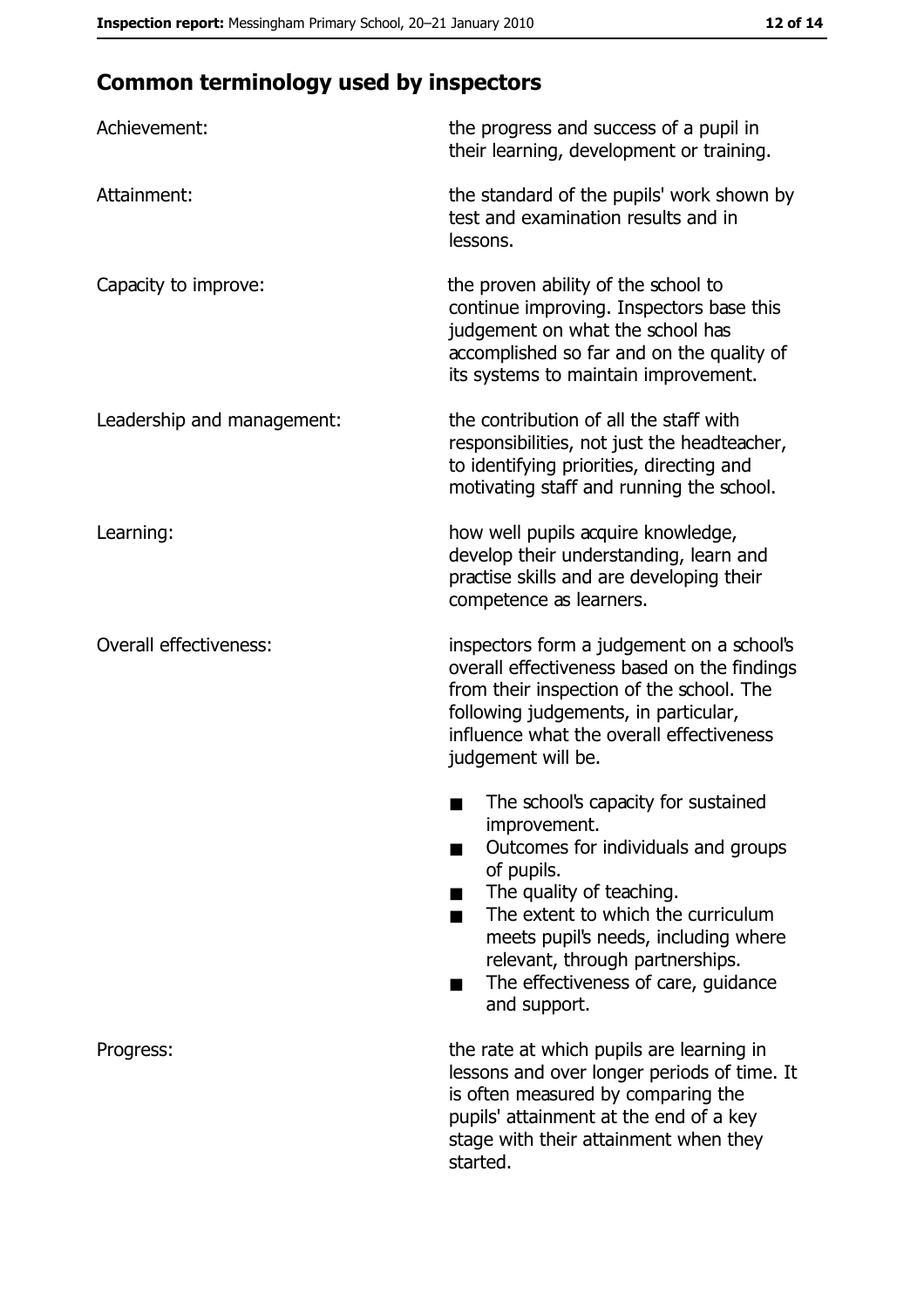This letter is provided for the school, parents and carers to share with their children. It describes Ofsted's main findings from the inspection of their school.



22 January 2010 Dear Pupils

**Dear Pupils** 

Inspection of Messingham Primary School, Scunthorpe, DN17 3SA

Thank you all for being so helpful and welcoming when we came to inspect your school. We really enjoyed speaking to many of you and seeing you in lessons. I particularly enjoyed listening to the choir and the inspectors who heard the brass band practising were very impressed.

We judged your school to be providing you with a satisfactory education. This means that some things are going well but there are some things that could be better for you. The youngest pupils get off to a good start in the Reception classes. The headteacher and all of the staff help you to make satisfactory progress in your work with good progress in reading. We were impressed by how polite and helpful you were and that you are all keen to learn.

All of the staff and governors are keen for you to get the best education possible. I have agreed some ways with your headteacher which can make things better for you. This includes improving the progress that you are making, particularly the most-able of you and some of the boys in their writing. I would like more of your teaching to be like the best teaching that we saw and I have asked the teachers to plan activities that are at just the right level for each of you, not too easy and not too hard. I have also asked the school to make sure that teachers with special responsibilities for different subjects get better at judging your work and progress.

You have your part to play too by keeping up the good behaviour and attitudes that we saw.

Yours sincerely, Mr Amraz Ali Her Majesty's Inspector